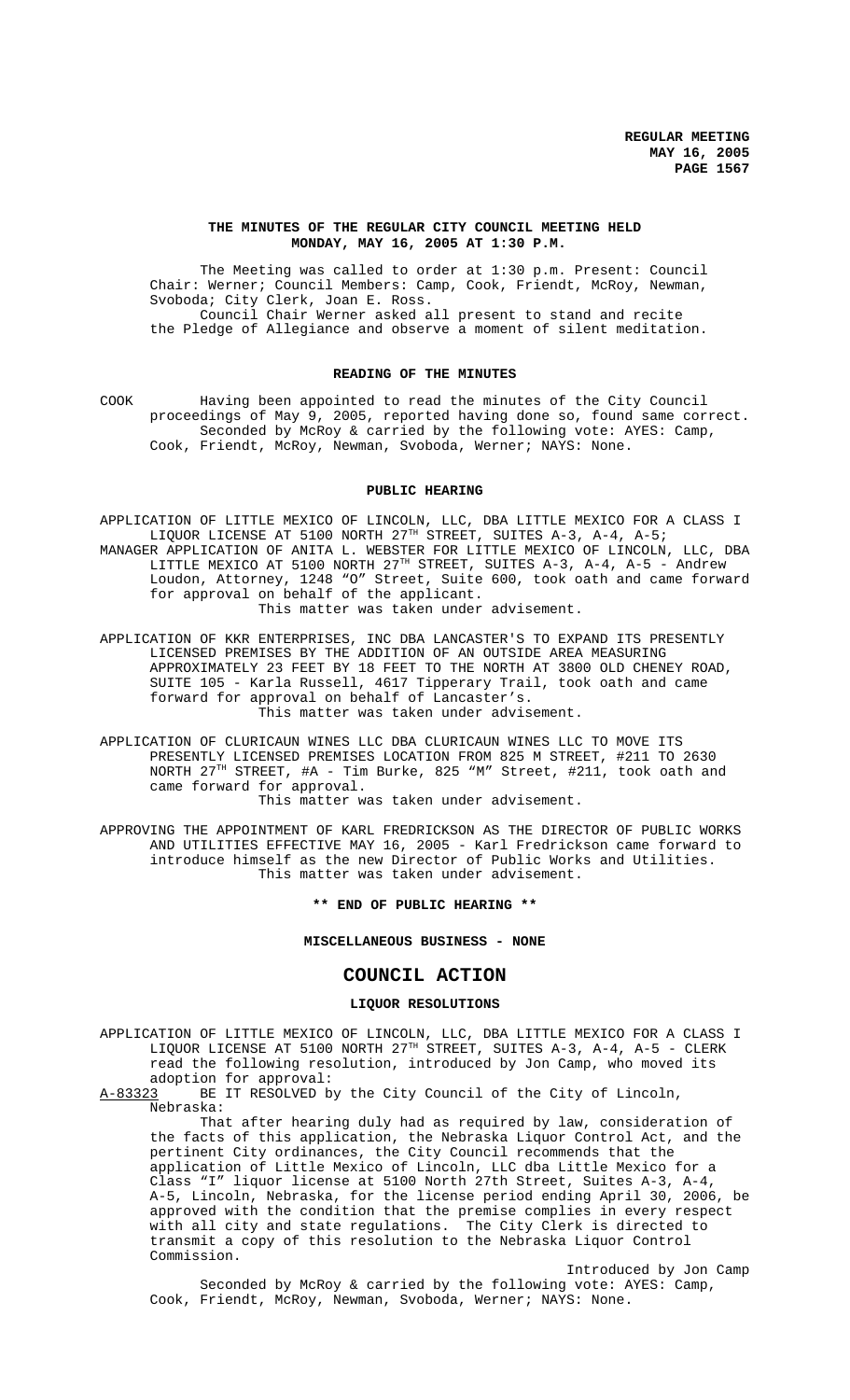MANAGER APPLICATION OF ANITA L. WEBSTER FOR LITTLE MEXICO OF LINCOLN, LLC, DBA LITTLE MEXICO AT 5100 NORTH 27<sup>TH</sup> STREET, SUITES A-3, A-4, A-5 - CLERK read the following resolution, introduced by Jon Camp, who moved its adoption for approval:<br>A-83324 MHEREAS, Little

A-83324 WHEREAS, Little Mexico of Lincoln, LLC, dba Little Mexico located at 5100 North 27th Street, Suites A-3, A-4, A-5, Lincoln, Nebraska has been approved for a Retail Class "I" liquor license, and now requests that Anita L. Webster be named manager;

WHEREAS, Anita L. Webster appears to be a fit and proper person to manage said business.

NOW, THEREFORE, BE IT RESOLVED by the City Council of the City of Lincoln, Nebraska:

That after hearing duly had as required by law, consideration of the facts of this application, the Nebraska Liquor Control Act, and the pertinent City ordinances, the City Council recommends that Anita L. Webster be approved as manager of this business for said licensee. The City Clerk is directed to transmit a copy of this resolution to the Nebraska Liquor Control Commission.

Introduced by Jon Camp Seconded by McRoy & carried by the following vote: AYES: Camp, Cook, Friendt, McRoy, Newman, Svoboda, Werner; NAYS: None.

APPLICATION OF KKR ENTERPRISES, INC DBA LANCASTER'S TO EXPAND ITS PRESENTLY LICENSED PREMISES BY THE ADDITION OF AN OUTSIDE AREA MEASURING APPROXIMATELY 23 FEET BY 18 FEET TO THE NORTH AT 3800 OLD CHENEY ROAD, SUITE 105 - CLERK read the following resolution, introduced by Jon Camp, who moved its adoption for approval:<br>A-83325 BE IT RESOLVED by the City Cou

BE IT RESOLVED by the City Council of the City of Lincoln, Nebraska:

That after hearing duly had as required by law, consideration of the facts of this application, the Nebraska Liquor Control Act, and the pertinent City ordinances, the City Council recommends that the application of KKR Enterprises, Inc. dba Lancaster's to expand its licensed premises by the addition of an outside area measuring 23 feet by 18 feet to the north of the presently licensed premises located at 3800 Old Cheney Road, Suite 105, Lincoln, Nebraska, be approved with the condition that the premise complies in every respect with all City and State regulations.

BE IT FURTHER RESOLVED that the City Clerk is directed to transmit a copy of this resolution to the Nebraska Liquor Control Commission. Introduced by Jon Camp

Seconded by Friendt & carried by the following vote: AYES: Camp, Cook, Friendt, McRoy, Newman, Svoboda, Werner; NAYS: None.

APPLICATION OF CLURICAUN WINES LLC DBA CLURICAUN WINES LLC TO MOVE ITS PRESENTLY LICENSED PREMISES LOCATION FROM 825 M STREET, #211 TO 2630 NORTH 27TH STREET, #A - CLERK read the following resolution, introduced by Jon Camp, who moved its adoption for approval:

A-83326 BE IT RESOLVED by the City Council of the City of Lincoln,

Nebraska:

That after hearing duly had as required by law, consideration of the facts of this application, the Nebraska Liquor Control Act, including Neb. Rev. Stat. § 53-129, and the pertinent City ordinances, the City Council recommends that the application of Cluricaun Wines LLC to move its presently licensed premise and existing Class "X" liquor license from 825 M Street, #211, Lincoln, Nebraska to 2630 North 27th Street, #A, Lincoln, Nebraska, be approved with the condition that the premise complies in every respect with all City and State regulations. BE IT FURTHER RESOLVED that the City Clerk is directed to transmit a copy of this resolution to the Nebraska Liquor Control Commission.

Introduced by Jon Camp Seconded by McRoy & carried by the following vote: AYES: Camp, Cook, Friendt, McRoy, Newman, Svoboda, Werner; NAYS: None.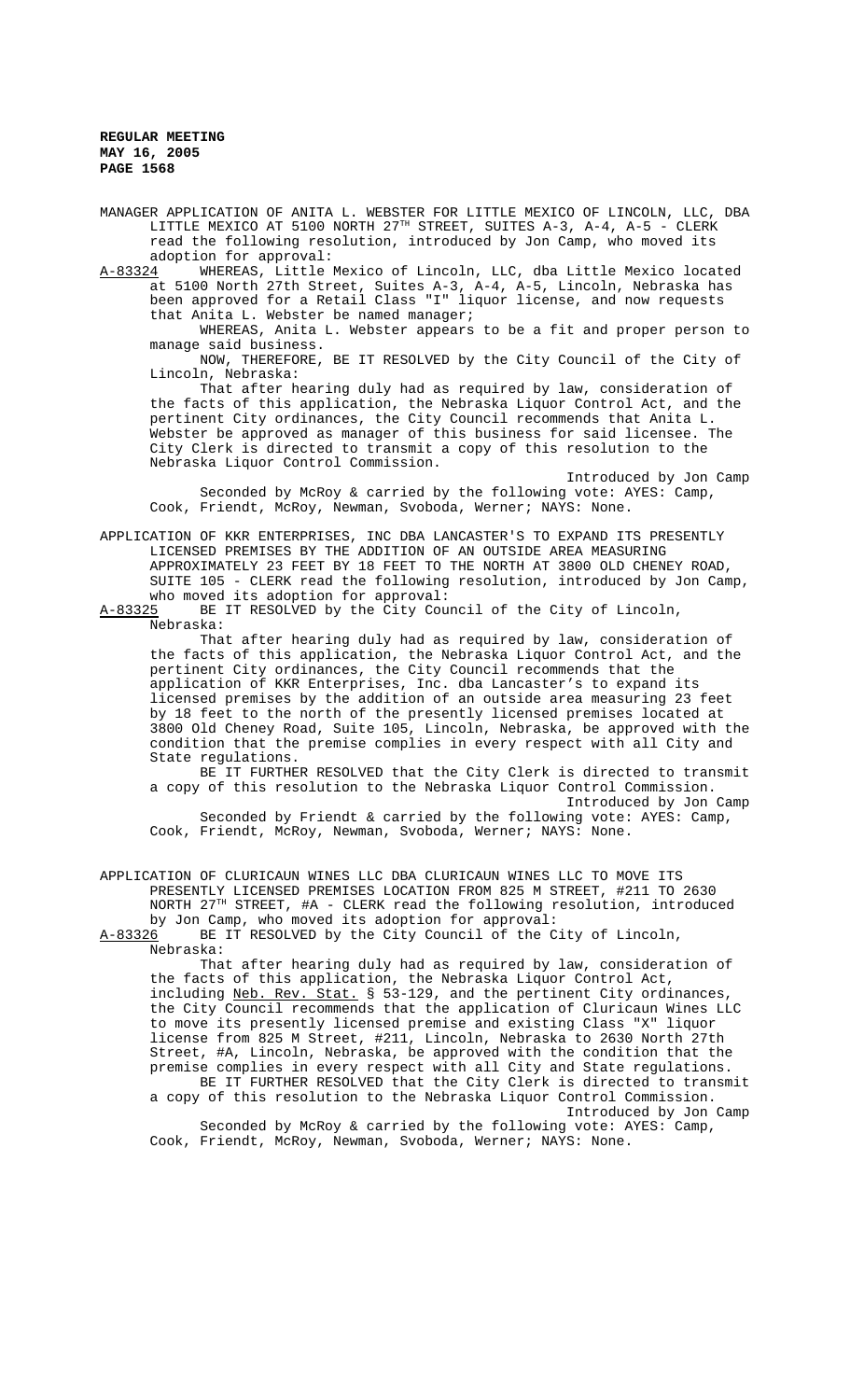## **RESOLUTIONS**

ACCEPTING THE REPORT OF NEW AND PENDING CLAIMS AGAINST THE CITY AND APPROVING DISPOSITION OF CLAIMS SET FORTH FOR THE PERIOD OF APRIL 16-31, 2005 - CLERK read the following resolution, introduced by Jon Camp, who moved its approval:<br>A-83327 BE IT R BE IT RESOLVED by the City Council of the City of Lincoln, Nebraska: That the claims listed in the attached report, marked as Exhibit "A", dated May 2, 2005, of various new and pending tort claims filed against the City of Lincoln with the Office of the City Attorney or the Office of the City Clerk, as well as claims which have been disposed of, are hereby received as required by <u>Neb. Rev. Stat.</u> § 13-905 (Reissue are hereby received as required by Neb. Rev. 1997). The dispositions of claims by the Office of the City Attorney, as shown by the attached report, are hereby approved:<br>BENIED BENIED ALLOWED OR SET DENIED<br>Teja Taylor \$53.00 Derry Weiberg \$3,112.35 Jerry Weiberg \$3,112.35<br>Dean Hov 469.15 Dean Hoy 169.15<br>Rinzin Wangchuk 414.22 Rinzin Wangchuk Judy Sinkler 20.00<br>Julie Anderson 1,551.97 Julie Anderson The City Attorney is hereby directed to mail to the various claimants listed herein a copy of this resolution which shows the final disposition of their claim. Introduced by Jonathan Cook Seconded by Newman & carried by the following vote: AYES: Camp, Cook, Friendt, McRoy, Newman, Svoboda, Werner; NAYS: None. APPROVING THE APPOINTMENT OF KARL FREDRICKSON AS THE DIRECTOR OF PUBLIC WORKS AND UTILITIES EFFECTIVE MAY 16, 2005 - CLERK read the following resolution, introduced by Jon Camp, who moved its approval:<br>A-83328 BE IT RESOLVED by the City Council of the City of Lin BE IT RESOLVED by the City Council of the City of Lincoln, Nebraska: That the appointment of Karl Fredrickson to the position of Director of Public Works and Utilities of Lincoln effective May 16, 2005, is hereby approved. Introduced by Jonathan Cook Seconded by Newman & carried by the following vote: AYES: Camp, Cook, Friendt, McRoy, Newman, Svoboda, Werner; NAYS: None. REAPPOINTING KEN SVOBODA TO THE LINCOLN/LANCASTER COUNTY BOARD OF HEALTH FOR A THREE-YEAR TERM EXPIRING APRIL 15, 2008 - CLERK read the following resolution, introduced by Jon Camp, who moved its approval: A-83329 BE IT RESOLVED by the City Council of the City of Lincoln, Nebraska: That the reappointment of Ken Svoboda to the Lincoln Lancaster County Board of Health for a three-year term expiring April 15, 2008 is hereby approved. Introduced by Jonathan Cook Seconded by Newman & carried by the following vote: AYES: Camp, Cook, Friendt, McRoy, Newman, Svoboda, Werner; NAYS: None. SETTING THE HEARING DATE OF JUNE 6, 2005 AT 1:30 P.M. FOR AN APPLICATION OF JO-MAR INC DBA THE STILL FOR A CHANGE OF LOCATION FROM 5560 S. 48TH STREET TO 6800 S.  $70^{\text{TH}}$  STREET - CLERK read the following resolution, introduced by Jon Camp, who moved its approval: A-83330 BE IT RESOLVED by the City Council, of the City of Lincoln, that a hearing date is hereby set for Monday, June 6, 2005, at 1:30 p.m. or as soon thereafter as possible in the City Council Chambers, County-City Building, 555 S.  $10^{\text{th}}$  Street, Lincoln, NE, for the Application of Jo-Mar Inc dba The Still for a change of location from 5560 S. 48<sup>th</sup> Street to 6800 S. 70th Street. If the Police Department is unable to complete the investigation by said time, a new hearing date will be set. Introduced by Annette McRoy Seconded by Newman & carried by the following vote: AYES: Camp, Cook, Friendt, McRoy, Newman, Svoboda, Werner; NAYS: None.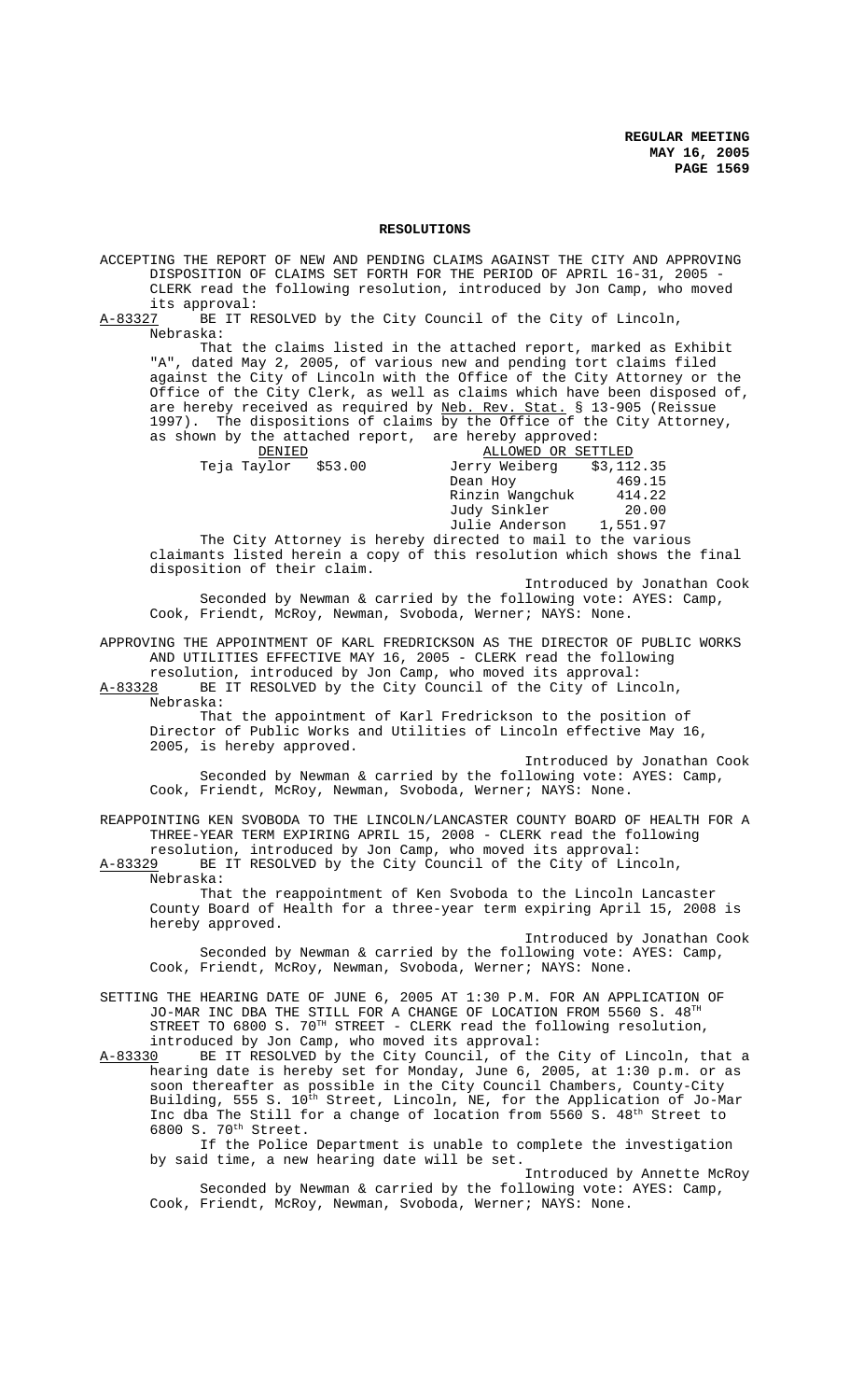# **PETITIONS & COMMUNICATIONS**

**THE FOLLOWING HAVE BEEN REFERRED TO THE PLANNING DEPARTMENT:** Change of Zone 2382B - Application submitted by David Moreland, to amend the Stony Ridge Planned Unit Development, to expand the premises authorized for the sale of alcohol for consumption on the premises, on property generally located at N.  $70^{\rm th}$  Street and Adams Street. Change of Zone 05034 - Application submitted by Olsson Associates, from AG Agricultural District to R-3 Residential District, on property generally located at N. 89<sup>th</sup> Street and Leighton Avenue. Change of Zone 05035 - Application submitted by Mark Hunzeker, to amend Section 27.63.630 Permitted Special Uses: Theaters, to allow theater complexes with more than six screens if they are located outside a 6.5 mile radius from the center of the intersection of  $13<sup>th</sup>$  & "O" Streets. Change of Zone 05036 - Application submitted by Mark Hunzeker, from AG Agricultural District to B-5 Planned Regional Business District, on property generally located at S. 91st Street and Pine Lake Road. Special Permit 05023 - Application submitted by Mark Hunzeker, for an 18 screen theater and entertainment complex, on property generally located at S. 91<sup>st</sup> Street and Pine Lake Road. Use Permit 140B - Application submitted by Mark Hunzeker, for an amendment to allow a regional shopping center, on property generally located at S. 91<sup>st</sup> Street and Pine Lake Road. Change of Zone 05037 - Application submitted by the Planning Director, to amend Section 27.35.070(e) of the Lincoln Municipal Code relating to required yards adjacent to walls with windows for residential uses in the B-4 Lincoln Center Business District, allowing alleys of sixteen feet or more to substitute for required yards. Special Permit 05022 - Application submitted by Sanford & Son LLC, to operate a rock crusher to recycle concrete and asphalt, on property generally located east of N. 27<sup>th</sup> Street and Old Dairy Road. Special Permit 05024 - Application submitted by Monte and Lisa Froehlich, for an early childhood care facility, with requests to waive the submittal of building plans and elevations, and the requirement that the facility be located on and have access to an arterial street, on property generally located at N.  $15^{\text{th}}$  Street and Knox Street.

#### **REPORTS OF CITY OFFICERS**

- CLERK'S LETTER AND MAYOR'S APPROVAL OF ORDINANCES AND RESOLUTIONS PASSED BY THE CITY COUNCIL ON MAY 9, 2005 - CLERK presented the said report which was placed on file in the Office of the City Clerk.
- LINCOLN WATER & WASTEWATER SYSTEM RECAPITULATION OF DAILY CASH RECEIPTS FOR APRIL, 2005 - CLERK presented the said report which was placed on file in the Office of the City Clerk.
- ANNUAL REPORT FOR THE YEAR OF 2004 PREPARED BY THE LINCOLN ELECTRIC SYSTEM CLERK presented the said report which was placed on file in the Office of the City Clerk.

# ORDINANCES - 3RD READING

- AMENDING ORDINANCE NO. 18493 PASSED BY THE CITY COUNCIL ON JANUARY 31, 2005 TO CORRECT THE LEGAL DESCRIPTION FOR THE VACATION OF NORTH 44TH STREET AND TO PROVIDE A BETTER LEGAL DESCRIPTION FOR THE VACATION OF LEIGHTON AVENUE NORTH 43RD STREET AND NORTH 44TH STREET AND BLOCKS 40 AND 41, PITCHER & BALDWIN'S 2ND ADDITION TO UNIVERSITY PLACE, AND BLOCK 116, UNIVERSITY PLACE - CLERK read an ordinance, introduced by Jon Camp, amending Ordinance 18493 passed by the City Council of the city of City of Lincoln, Nebraska on January 31, 2005, vacating a portion G.M. Barnes Subdivision, Pitcher and Baldwin's Second Addition to University Place, and University Place Addition located within the UNL East Campus and vacating portions of Leighton Avenue, North  $40^{\rm th}$  Street, North  $41^{\rm st}$ Street, North  $42^{\text{nd}}$  Street, North  $43^{\text{rd}}$  Street, North  $44^{\text{th}}$  Street, and Walker Avenue, generally located between North  $33^{\text{rd}}$  Street and North  $45^{\text{th}}$ Street and between Leighton Avenue and Huntington Avenue, Lincoln, Lancaster County, Nebraska, and retaining title thereto in the City of Lincoln, Nebraska, the third time.
- CAMP Passed the ordinance as read. Seconded by Newman & carried by the following vote: AYES: Camp, Cook, Friendt, McRoy, Newman, Svoboda, Werner; NAYS: None. The ordinance, being numbered **#18538**, is recorded in Ordinance Book #25.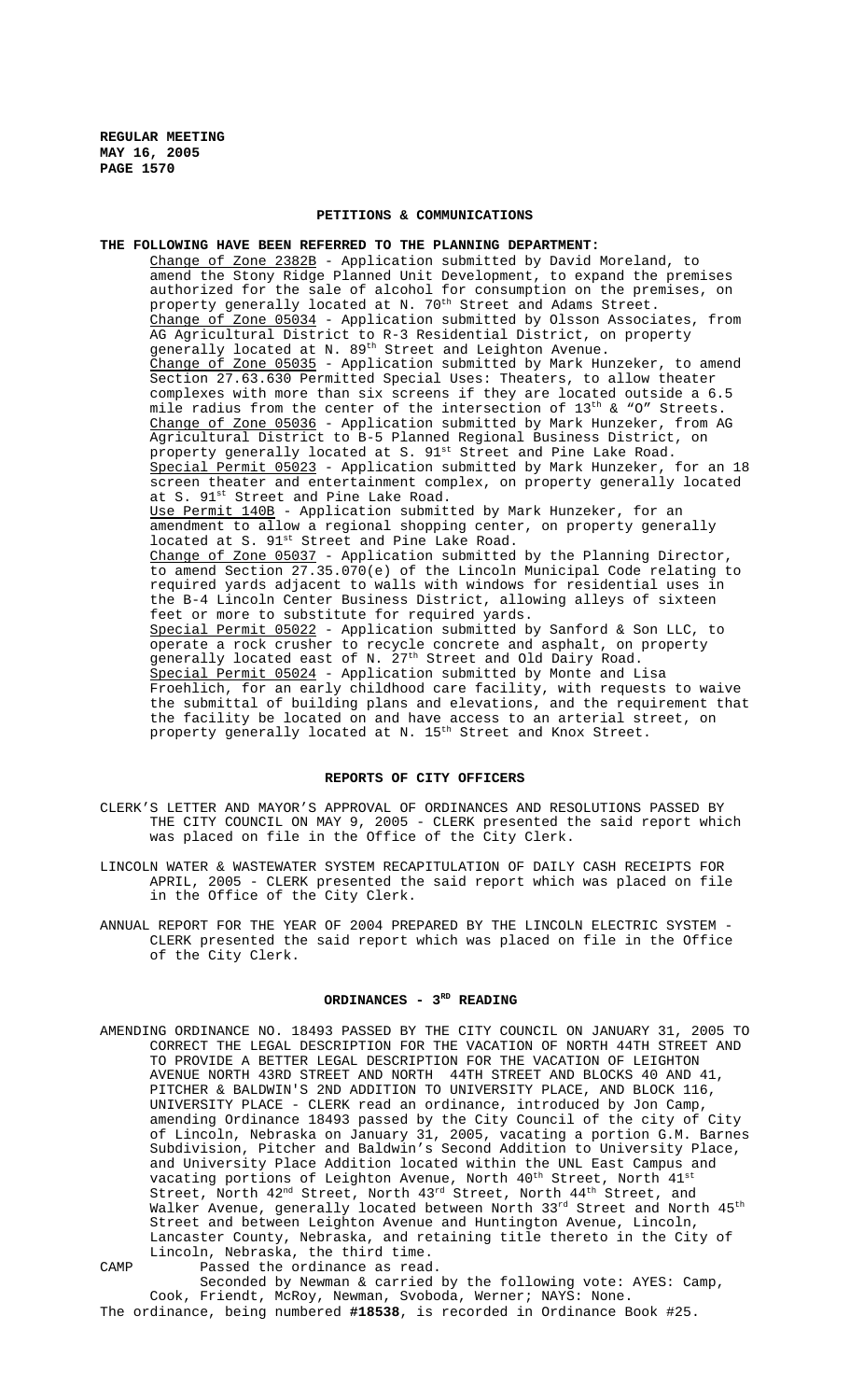APPROVING A CONTRACT BETWEEN THE CITY AND DOWNTOWN LINCOLN ASSOCIATION TO OPERATE AND REGULATE A MID-WEEK PUBLIC MARKET IN THE AREA LOCATED AT 12TH STREET FROM Q TO R STREET AND R STREET FROM 12TH TO 13TH STREETS FROM JUNE 7, 2005 THROUGH JUNE 28, 2005 - CLERK read an ordinance, introduced by Jon Camp, accepting and approving the Contract between the City of Lincoln, Nebraska and Downtown Lincoln Association for establishment and regulation of a Tuesday public market in the Marketplace area,  $12^{\text{th}}$  Street from Q to R Streets and R Street from  $12^{\text{th}}$ to 13<sup>th</sup> Streets, from June 7, 2005 through June 28, 2005, and authorizing the Mayor to sign such Contract on behalf of the City, the third time.

CAMP Passed the ordinance as read. Seconded by Newman & carried by the following vote: AYES: Camp, Cook, Friendt, McRoy, Newman, Svoboda, Werner; NAYS: None. The ordinance, being numbered **#18539**, is recorded in Ordinance Book #25.

#### **MISCELLANEOUS BUSINESS**

# **PENDING -**

CAMP Moved to extend the Pending List to May 23, 2005. Seconded by Newman & carried by the following vote: AYES: Camp, Cook, Friendt, McRoy, Newman, Svoboda, Werner; NAYS: None.

#### **UPCOMING RESOLUTIONS -**

CAMP Moved to approve the resolutions to have Public Hearing on May 23, 2005. Seconded by Newman & carried by the following vote: AYES: Camp, Cook, Friendt, McRoy, Newman, Svoboda, Werner; NAYS: None.

# **ADJOURNMENT 1:47 P.M.**

CAMP Moved to adjourn the City Council meeting of May 16, 2005. Seconded by Newman & carried by the following vote: AYES: Camp, Cook, Friendt, McRoy, Newman, Svoboda, Werner; NAYS: None. So ordered.

Joan E. Ross, CMC, City Clerk

Jamie Phillips, Senior Office Assistant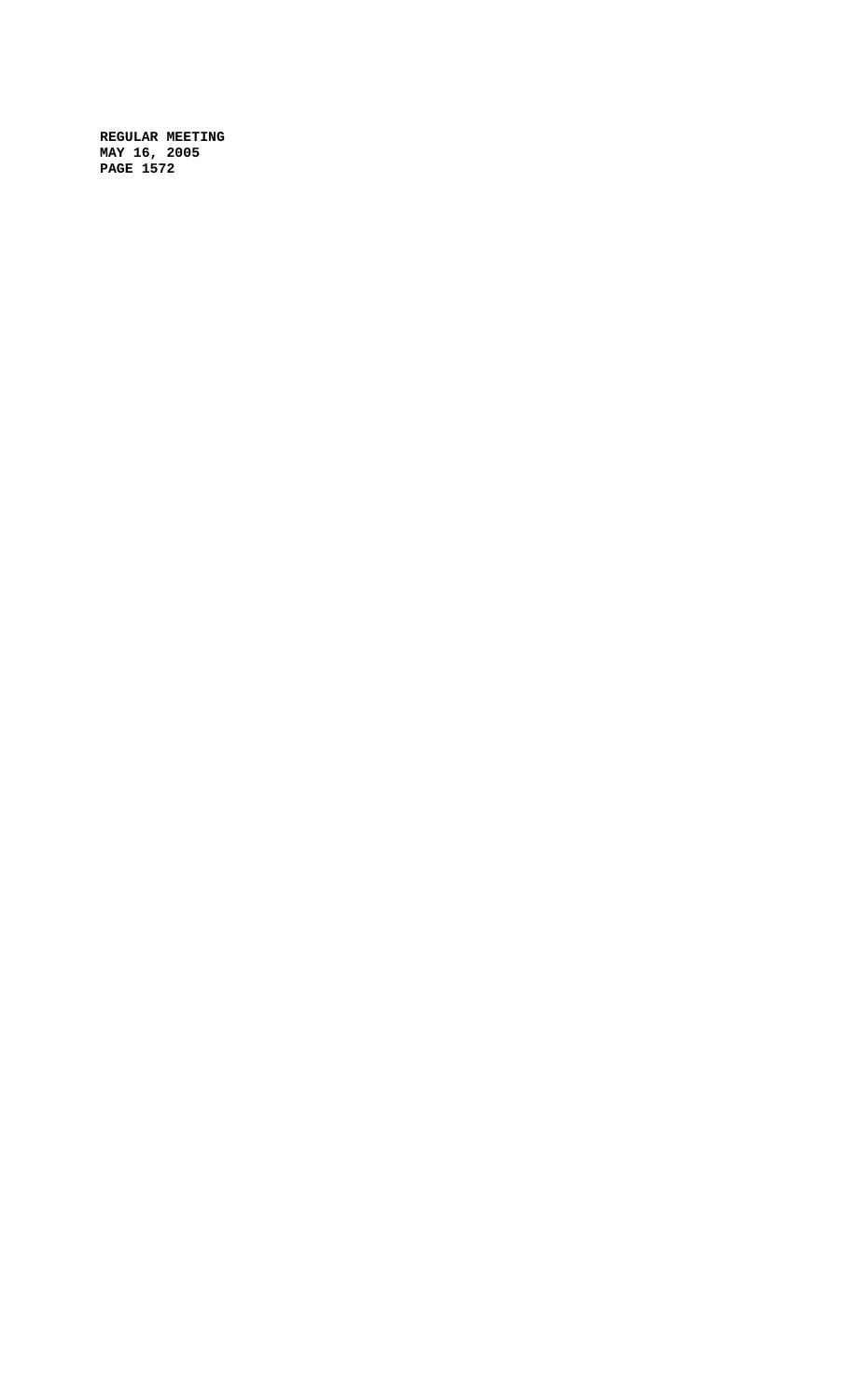# **THE MINUTES OF THE REGULAR CITY COUNCIL MEETING HELD MONDAY, MAY 16, 2005 AT 1:30 P.M.** (**BY THE NEW CITY COUNCIL)**

# **RECONVENED AT 1:55 P.M.**

#### **OATH OF OFFICE**

City Clerk, Joan Ross, came forward to administer the Oath of Office to the newly elected City Council members, Robin Eschliman and Dan Marvin and to the re-elected City Council member, Ken Svoboda. After administering the oath, she congratulated and presented the newly elected and re-elected City Council members.

#### **ELECTION OF CHAIRPERSON**

Mayor Coleen J. Seng came forward to conduct the nominations for the office of Chairperson for the City Council. Council member Jon Camp nominated, Ken Svoboda, seconded by Annette McRoy, and the motion was carried 7-0.

As the newly elected Chairperson, Ken Svoboda conducted the nominations for the office of Vice Chair for the City Council. Council member Jon Camp nominated Patte Newman, seconded by Dan Marvin, and the motion was carried 7-0.

# **ORDINANCES - 2ND READING**

APPROVING A ONE YEAR/200 HOUR LEASE WITH OPTION TO RENEW FOR THREE ONE-YEAR PERIODS BETWEEN THE CITY AND PLATTE VALLEY EQUIPMENT COMPANY TO PROVIDE A MECHANICAL FRONT WHEEL DRIVE TRACTOR TO MOW LARGE OPEN AREAS AND DISK NON-VEGETATED AREA AT BLUFF ROAD AND N. 48TH STREET LANDFILLS - CLERK read the ordinance, introduced by Jonathan Cook, accepting and approving a one-year/200 hour lease agreement between the City of Lincoln, Nebraska and Platte Valley Equipment Company for a 115 PTO Horsepower Class, Mechanical Front-wheel Tractor for use by the Department of Public Works & Utilities, the second time.

# **RESOLUTIONS**

A RESOLUTION IN APPRECIATION OF GLENN FRIENDT FOR HIS SERVICE TO THE CITY AS COUNCIL MEMBER - CLERK read the following resolution, introduced by Jon

Camp, who moved its approval:<br>A-83331 WHEREAS, GLENN FRIENDT WHEREAS, GLENN FRIENDT has heretofore well and truly served as a member of the Lincoln City Council from May, 2001 to May, 2005; and

WHEREAS, it is appropriate for the City Council, on behalf of the citizens of the City of Lincoln, to publicly express their appreciation and gratitude for Glenn's untiring service and many contributions to making the City of Lincoln great and to cause said expression of appreciation and gratitude to be forever made a part of the records of the official proceedings of the City Council.

NOW, THEREFORE, BE IT RESOLVED by the City Council of the City of Lincoln, on behalf of themselves and all the citizens of the City of Lincoln, that the appreciation and gratitude of all are hereby extended

# to **GLENN FRIENDT**

for his service as a member of the City Council of the City of Lincoln, together with warmest and best wishes for continued good health, happiness, and success in all his future endeavors.

Introduced by Jon Camp Seconded by Newman & carried by the following vote: AYES: Camp, Cook, Eschliman, Marvin, McRoy, Newman, Svoboda; NAYS: None.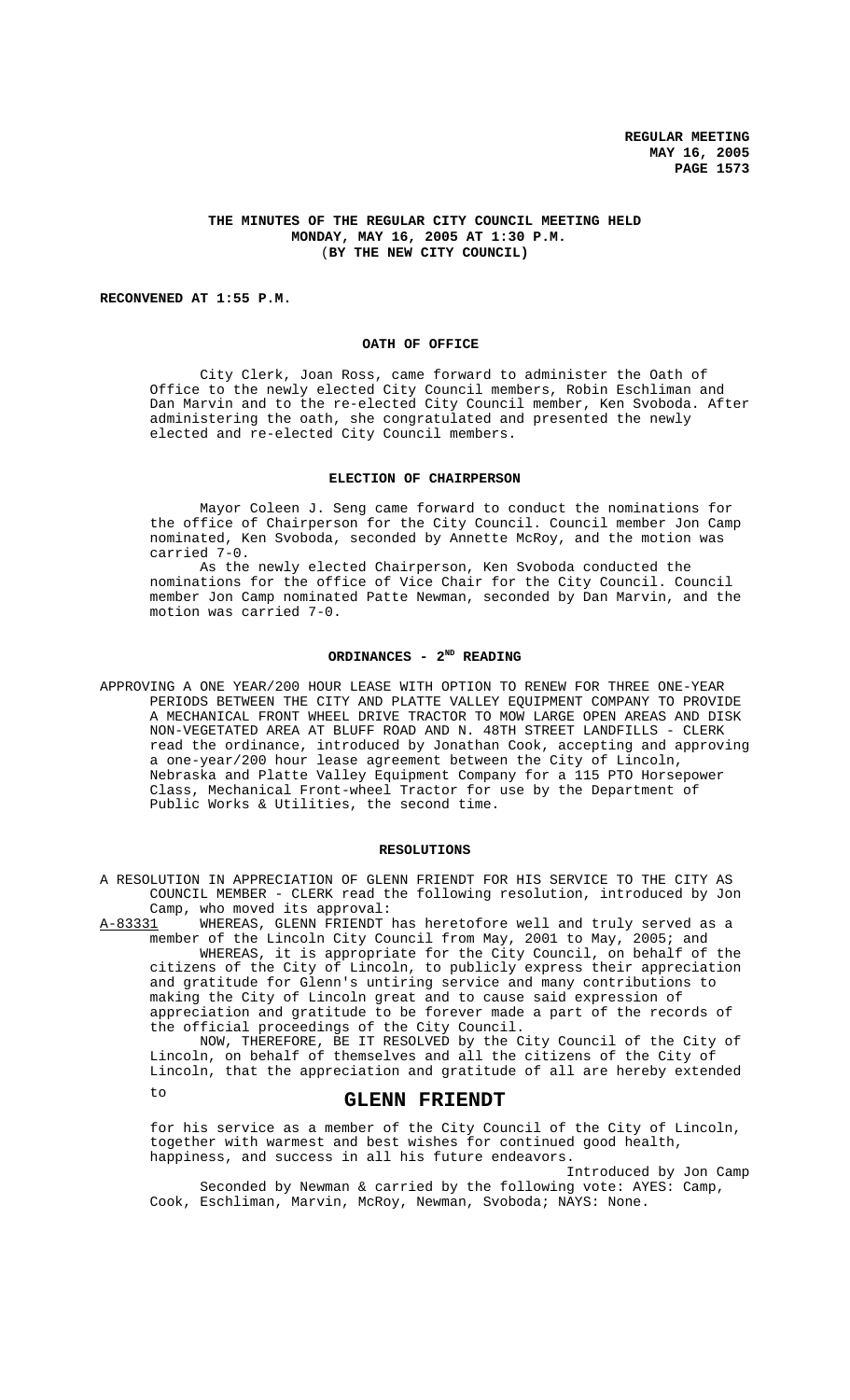A RESOLUTION IN APPRECIATION OF TERRY WERNER FOR HIS SERVICE TO THE CITY AS COUNCIL MEMBER - CLERK read the following resolution, introduced by Jon Camp, who moved its approval:

A-83332 WHEREAS, TERRY WERNER has heretofore well and truly served as a member of the Lincoln City Council from May, 2001 to May, 2005, and as Chairman of the City Council during 2004 and 2005; and

WHEREAS, it is appropriate for the City Council, on behalf of the citizens of the City of Lincoln, to publicly express their appreciation and gratitude for Terry's untiring service and many contributions to making the City of Lincoln great and to cause said expression of appreciation and gratitude to be forever made a part of the records of the official proceedings of the City Council.

NOW, THEREFORE, BE IT RESOLVED by the City Council of the City of Lincoln, on behalf of themselves and all the citizens of the City of Lincoln, that the appreciation and gratitude of all are hereby extended

# to **TERRY WERNER**

for his service as a member of the City Council of the City of Lincoln, together with warmest and best wishes for continued good health, happiness, and success in all his future endeavors.

Introduced by Jon Camp Seconded by Eschliman & carried by the following vote: AYES: Camp, Cook, Eschliman, Marvin, McRoy, Newman, Svoboda; NAYS: None.

#### ORDINANCES - 1<sup>ST</sup> READING

- AUTHORIZING AND PROVIDING FOR THE ISSUANCE OF NOT TO EXCEED \$9,950,000 AGGREGATE PRINCIPAL AMOUNT OF GENERAL OBLIGATION STORM SEWER BONDS OF THE CITY OF LINCOLN AND PROVIDING FOR THE EMERGENCY CLAUSE. **(REQUEST FOR 2ND AND 3RD READINGS ON 5/23/05**) - CLERK read the following ordinance, introduced by Annette McRoy, authorizing and providing for the issuance of not to exceed \$9,950,000 aggregate principal amount of general obligation storm sewer bonds of the city of Lincoln and providing for the emergency clause, the first time.
- ANNEXATION NO. 01008 AMENDING THE LINCOLN CORPORATE LIMITS MAP BY ANNEXING APPROXIMATELY 5.0 ACRES OF PROPERTY GENERALLY LOCATED AT WEST VAN DORN STREET AND SOUTH CODDINGTON AVENUE. **(IN CONNECTION W/05R-99, 05-55, 05R-100, 05-26)** - CLERK read the following ordinance, introduced by Annette McRoy, annexing and including the below described land as part of the City of Lincoln, Nebraska and amending the Corporate Limits Map attached to and made a part of Ordinance No. 18208, to reflect the extension of the corporate limits boundary of the City of Lincoln, Nebraska established and shown thereon, the first time.
- APPROVING THE WEST VAN DORN PLAZA ANNEXATION AND ZONING AGREEMENT BETWEEN THE CITY OF LINCOLN AND STOCKWELL PROPERTIES OUTLINING CERTAIN CONDITIONS AND UNDERSTANDINGS WITH REGARDS TO THE ANNEXATION OF APPROXIMATELY 5.0 ACRES OF PROPERTY GENERALLY LOCATED AT WEST VAN DORN STREET AND SOUTH CODDINGTODN AVENUE. **(IN CONNECTION W/05-54, 05-55, 05R-100, 05-56) (ACTION DATE: 6/6/05)**
- CHANGE OF ZONE 3419 APPLICATION STOCKWELL PROPERTIES LLC AND R.C. KRUEGER DEVELOPMENT COMPANY FOR A CHANGE OF ZONE FROM AG AGRICULTURAL DISTRICT, AGR AGRICULTURAL RESIDENTIAL DISTRICT, R-3 RESIDENTIAL DISTRICT AND B-1 LOCAL BUSINESS DISTRICT TO B-2 PLANNED NEIGHBORHOOD BUSINESS DISTRICT, ON PROPERTY GENERALLY LOCATED NORTHEAST, SOUTHEAST AND SOUTHWEST OF THE INTERSECTION OF WEST VAN DORN STREET AND SOUTH CODDINGTON AVENUE. **(IN CONNECTION W/05-54, 05R-99, 05R-100, 05-56)** - CLERK read the following ordinance, introduced by Annette McRoy, amending the Lincoln Zoning District Maps attached to and made a part of Title 27 fo the Lincoln Municipal Code, as provided by Section 27.05.020 of the Lincoln Municipal Code, by changing the boundaries of the districts established and shown thereon, the first time.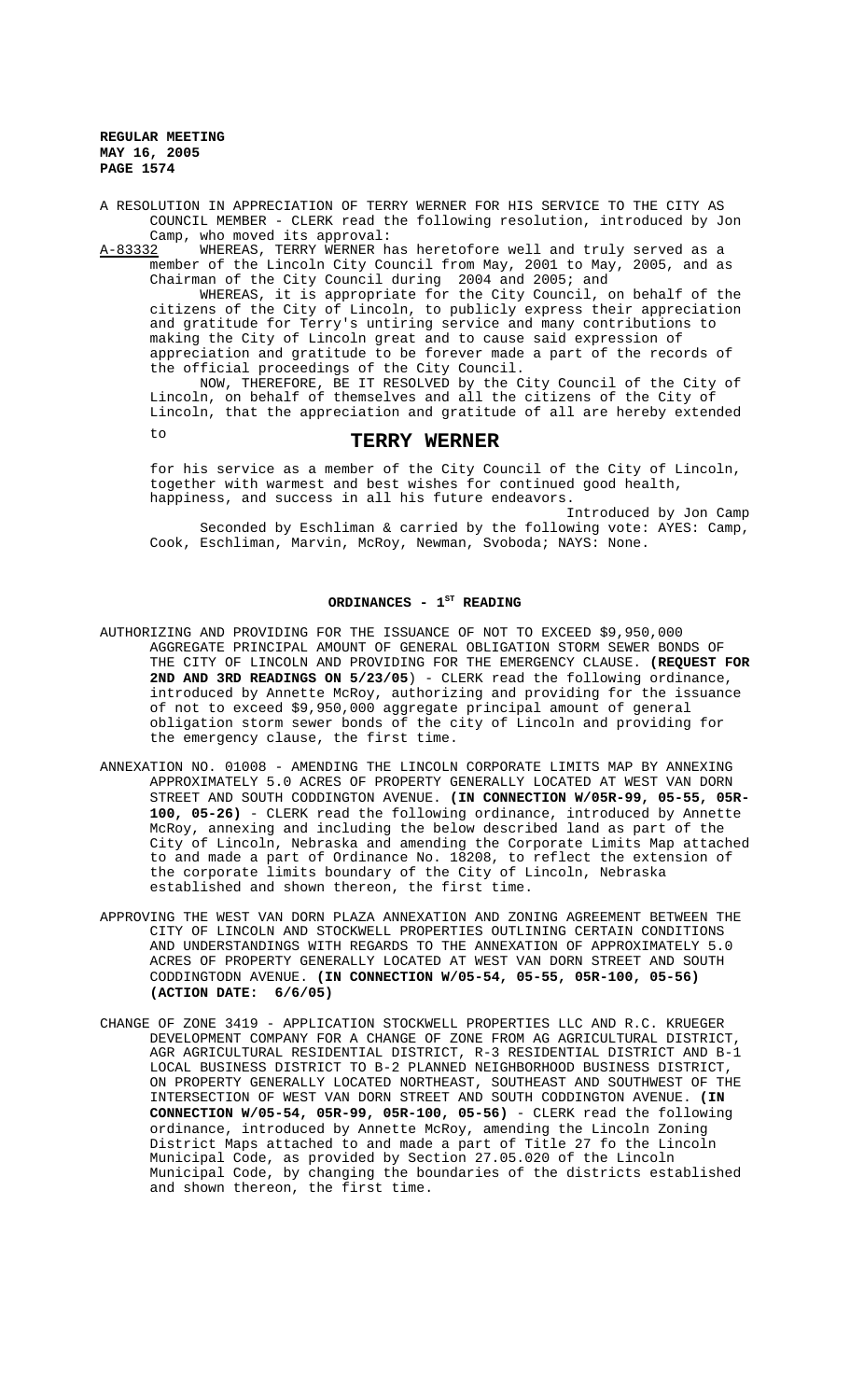- USE PERMIT 133 APPLICATION OF STOCKWELL PROPERTIES AND R.C. KRUEGER DEVELOPMENT COMPANY TO DEVELOP APPROXIMATELY 40,000 SQUARE FEET OF OFFICE AND COMMERCIAL FLOOR AREA, WITH REQUESTED WAIVERS OF THE REQUIRED PRELIMINARY PLAT PROCESS, FRONT AND SIDE YARD SETBACKS, PAVING WITH CURB AND GUTTER, SIDEWALKS, THE REQUIREMENT THAT ALL LOTS HAVE FRONTAGE AND ACCESS TO A PUBLIC STREET OR PRIVATE ROADWAY, MINIMUM LOT FRONTAGE FOR A GROUND SIGN, SIGNS IN THE FRONT YARD, SIGNS MORE THAN 30 FEET FROM A BUILDING, STREET TREES, LANDSCAPING, AND PARKING IN THE FRONT YARDS, ON PROPERTY GENERALLY LOCATED NORTHEAST, SOUTHEAST, AND SOUTHWEST OF THE INTERSECTION OF WEST VAN DORN STREET AND SOUTH CODDINGTON AVE. **(IN CONNECTION W/05-54, 05R-99, 05-55, 05-56) (ACTION DATE: 6/6/05)**
- DECLARING A TRACT OF LAND CONSISTING OF .24 ACRES, MORE OR LESS, AS SURPLUS PROPERTY GENERALLY LOCATED SOUTHEAST OF THE INTERSECTION OF WEST VAN DORN STREET AND SOUTH CODDINGTON AVE. **(IN CONNECTION W/05-54, 05R-99, 05-55, 05R-100, 05-56)** - CLERK read the following ordinance, introduced by Annette McRoy, declaring approximately .24 acres of City-owned property generally located southeast of the intersection of West Van Dorn Street and South Coddington Avenue as surplus and authorizing the sale thereof, the first time.
- APPROVING AN AMENDMENT TO THE NORTH 27TH STREET CORRIDOR AND ENVIRONS REDEVELOPMENT PLAN TO INCLUDE THREE CITY-OWNED LOTS IN THE PLAN IDENTIFIED AS "PROJECT NO. 7. 27TH AND APPLE: COMMERCIAL REDEVELOPMENT", AND THE DEMOLITION OF THE EXISTING STRUCTURES GENERALLY LOCATED AT NORTH 27TH AND P STREETS. **(IN CONNECTION W/05-57, 05-58) (ACTION DATE: 6/6/05)**
- CHANGE OF ZONE 05028 APPLICATION OF URBAN DEVELOPMENT FOR A CHANGE OF ZONE FROM I-1 INDUSTRIAL TO B-3 COMMERCIAL DISTRICT ON PROPERTY GENERALLY LOCATED AT NORTH 27TH AND APPLE STREETS. **(IN CONNECTION W/05R-101, 05-58)** - CLERK read the following ordinance, introduced by Annette McRoy, amending the Lincoln Zoning District Maps attached to and made a part of Title 27 of the Lincoln Municipal Code, as provided by Section 27.50.020 of the Lincoln Municipal Code, by changing the boundaries fo the districts established and shown thereon, the first time.
- VACATION 05004 APPLICATION OF THE URBAN DEVELOPMENT DEPARTMENT TO VACATE THE NORTH/SOUTH ALLEY EXTENDING SOUTH FROM APPLE STREET, BETWEEN 27TH AND 29TH STREETS.**(IN CONNECTION W/05R-101, 05-57)** - CLERK read the following ordinance, introduced by Annette McRoy, vacating the north/south alley extending south from Apple Street, between 27<sup>th</sup> and 29<sup>th</sup> Streets, and retaining title thereto in the City of Lincoln, Lancaster County, Nebraska, the first time.

# **MISCELLANEOUS BUSINESS**

#### **PENDING -**

CAMP Moved to extend the Pending List to May 23, 2005. Seconded by McRoy & carried by the following vote: AYES: Camp, Cook, Eschliman, Marvin, McRoy, Newman, Svoboda; NAYS: None.

#### **UPCOMING RESOLUTIONS -**

CAMP Moved to approve the resolutions to have Public Hearing on May 23, 2005. Seconded by McRoy & carried by the following vote: AYES: Camp, Cook, Eschliman, Marvin, McRoy, Newman, Svoboda; NAYS: None.